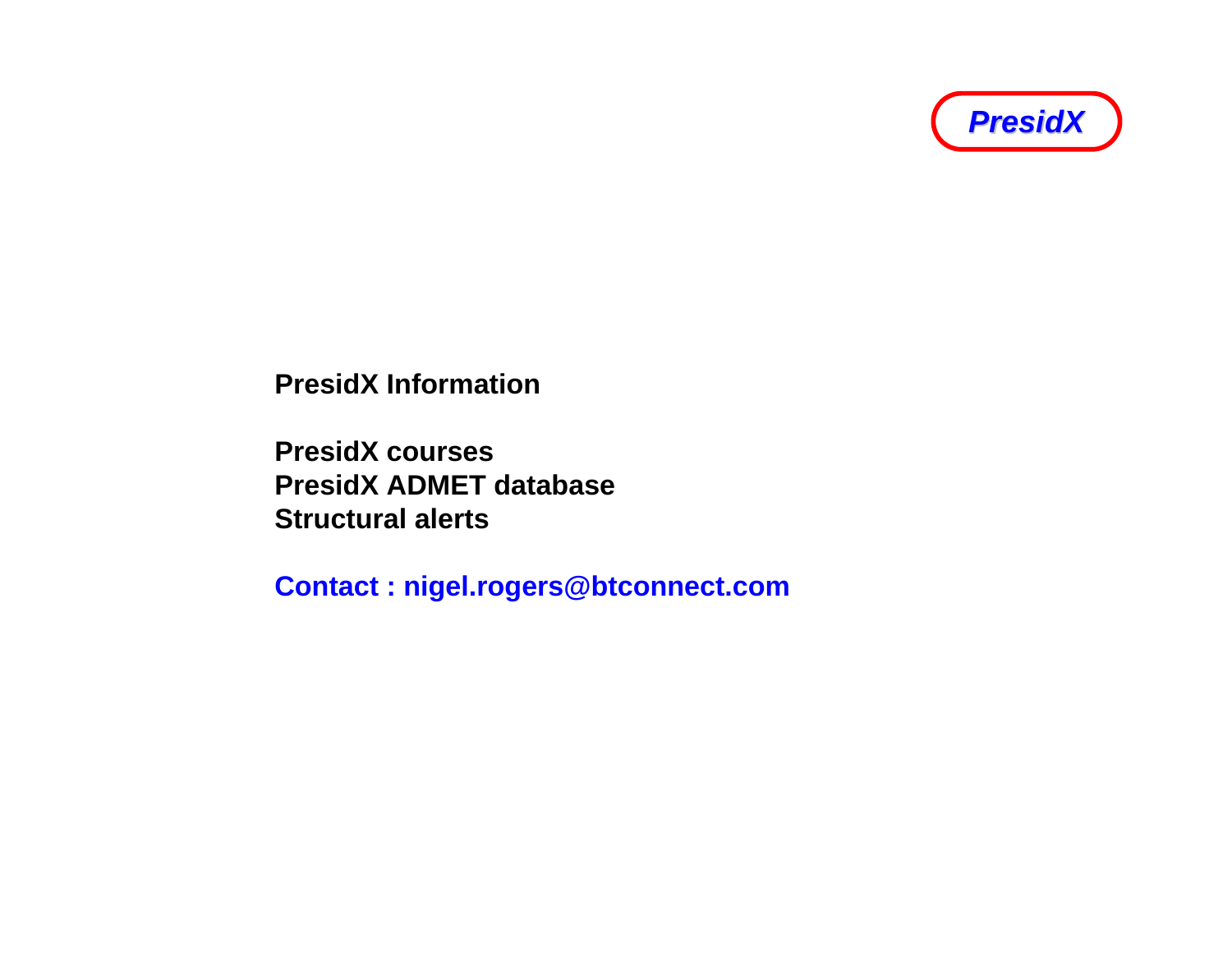

## **PresidX 2-day ADMET Course, topics include**

- $\blacktriangleright$  **Pharmacokinetics: Clearance, Volume of Distribution, Bioavailability, Mean Residence Time**
- ¾**Pharmacokinetics and Pharmacodynamics**
- ¾**Metabolism, Distribution, Excretion**
- ¾**Absorption, Physicochemical properties and Absorption**
- ¾**Safety and ADME/PK: drug-drug interactions**
- ¾**Introduction to Structure and Toxicity**
- ¾ **Receptor-based toxicities: hERG, phospholipidosis, bile salt export pump inhibitors**
- $\blacktriangleright$ **Covalent binding and toxicity: Chemistry**
- $\blacktriangleright$ **Minor structural changes that modify safety concerns**
- $\blacktriangleright$ *Workshop exercises for individuals and Teams.*

## **PresidX 2-day Chemical Structure and Safety Course, topics include**

- $\blacktriangleright$ **Introduction to Structure and Toxicity**
- ¾**Toxicities that are not mediated by chemical reactivity**
- $\blacktriangleright$  **Receptor-based toxicities: hERG, phosholipidosis, bile salt export pump inhibitors, vasculitis, non-covalent interactions with DNA**
- ¾**Covalent binding and toxicity: rationale, chemistry, detection, examples**
- $\blacktriangleright$ **Phototoxicity**
- $\blacktriangleright$ **Genotoxicity**
- ¾**Minor structural changes that modify safety concerns**
- ¾*Workshop exercises for Teams*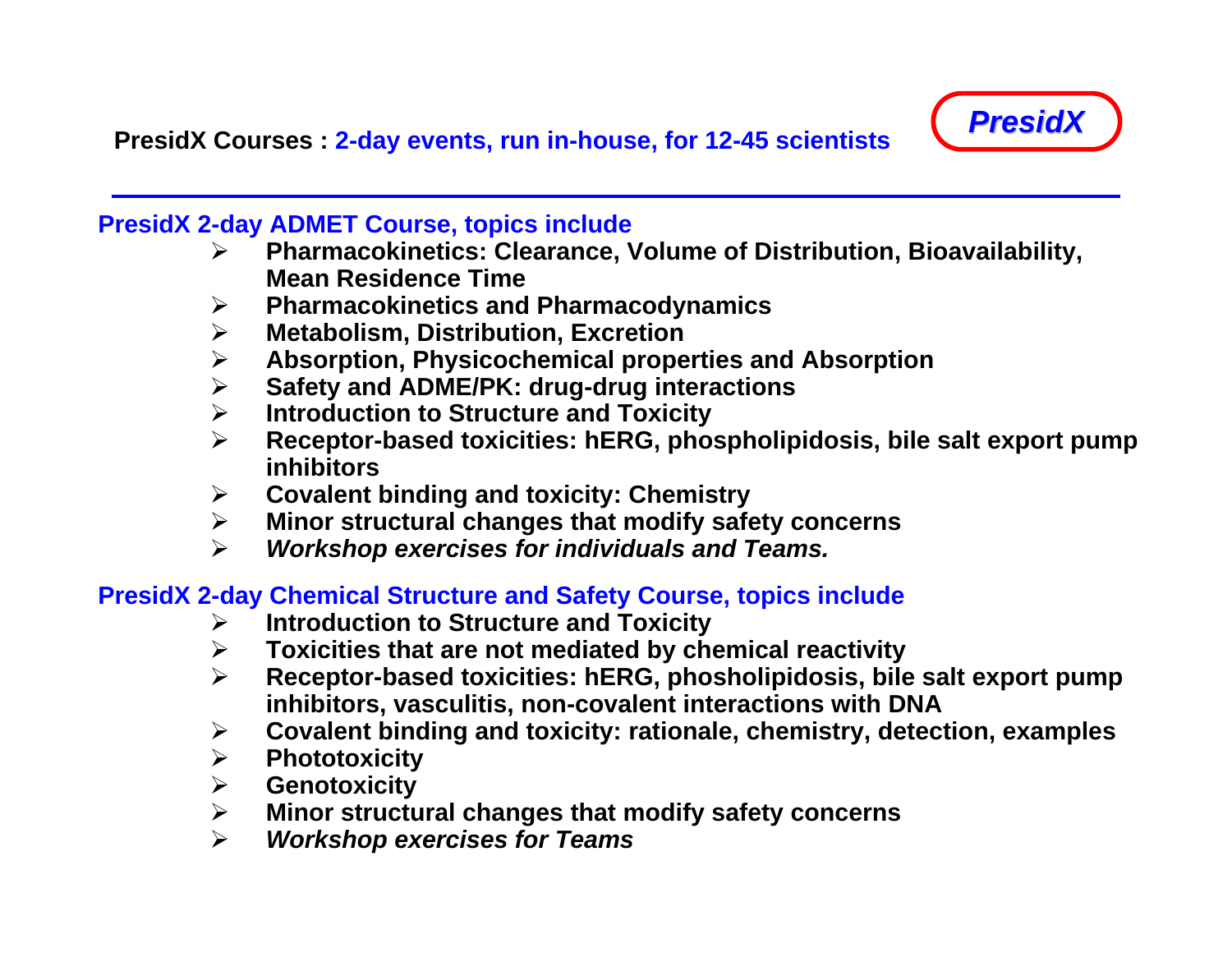## **PresidX ADMET Data Base : Structure searchable database**

**[Available on a CD-Rom as an MDL ISIS Desktop v2.5 DataBase file, .dbf (database software not supplied). Can also be supplied as an .sdf file]**



¾**The latest PresidX ADMET database (v2.0) contains concise descriptions of the Absorption, Distribution, Metabolism, Elimination and Toxicity, ADMET (including Safety Pharmacology) properties of over 1180 compounds together with chemical structure.** 

¾**Many records include comments on mechanism of action and structure-activity relationships in relation to ADMET, in order to aid improved drug design.**

¾**For 170 compounds, selected metabolites or reactive intermediates of interest are illustrated (and structure searchable). Over 600 compounds with ADMET concerns due to reactivity are included.**

¾**Learn from information on about 200 compounds withdrawn from the market or discontinued from development and compare with 450 marketed pharmaceuticals**

### ¾**Examples of numbers of compounds with particular properties:**

- ¾*adverse effects on liver (>380);*
- ¾ *blood (>180) ,*
- ¾ *skin (>50);*
- ¾ *enzyme inactivators (>120)*
- ¾ *carcinogenicity (>200)*
- ¾ *genotoxicity (>200)*
- ¾ *P-gp inhibitors/substrates (>60)*
- ¾ *enzyme inducers (>110)*

#### **Data Content:**

**Molecular Structure:** *chemical structure, may contain multiple structures for entries relating to metabolites* **Compound Name:** *generic name (or an arbitrary descriptive name based on reference quoted)* **CAS Reg Number:** *Chemical Abstract Registration Number (if located)*

**Compound Status:** *e.g. Marketed (Pharmaceuticals), Withdrawn, Discontinued, Agrochemical, Veterinary Product, Example*

**Therapeutic indication:** *where appropriate.* **PX\_number:** *unique PresidX code number* **FW:** *formula weight*

**Main ADMET Concerns:** *uses key words or phrases e.g. liver, blood, inactivator, inducer, carcinogenicity, genotoxic. Inclusion does not imply a safety risk.* **Structure Comment:** *key structural features and PX number of the record (if available) that illustrates metabolites.* 

**ADME Comment:** *any special characteristics relating to ADME e.g. species differences, P450 inhibition, metabolic activation, metabolites, enzyme induction.* **Clinical Safety Comment:** *focus is on adverse effects, however rare, that may be related to structural features.* **Pre-clinical Safety Comment:** *major findings in toxicity studies, including in vitro data.*  **Mechanism of Action\_ADMET:** *possible mechanisms relating to ADMET based on the literature or on comparison with structurally/biologically similar compounds, may be speculative.* **SAR\_ADMET:** *examples of compounds with similar structures & or ADMET effects.* 

**Reference \_1:** *only provided if CAS number not indicated above.* 

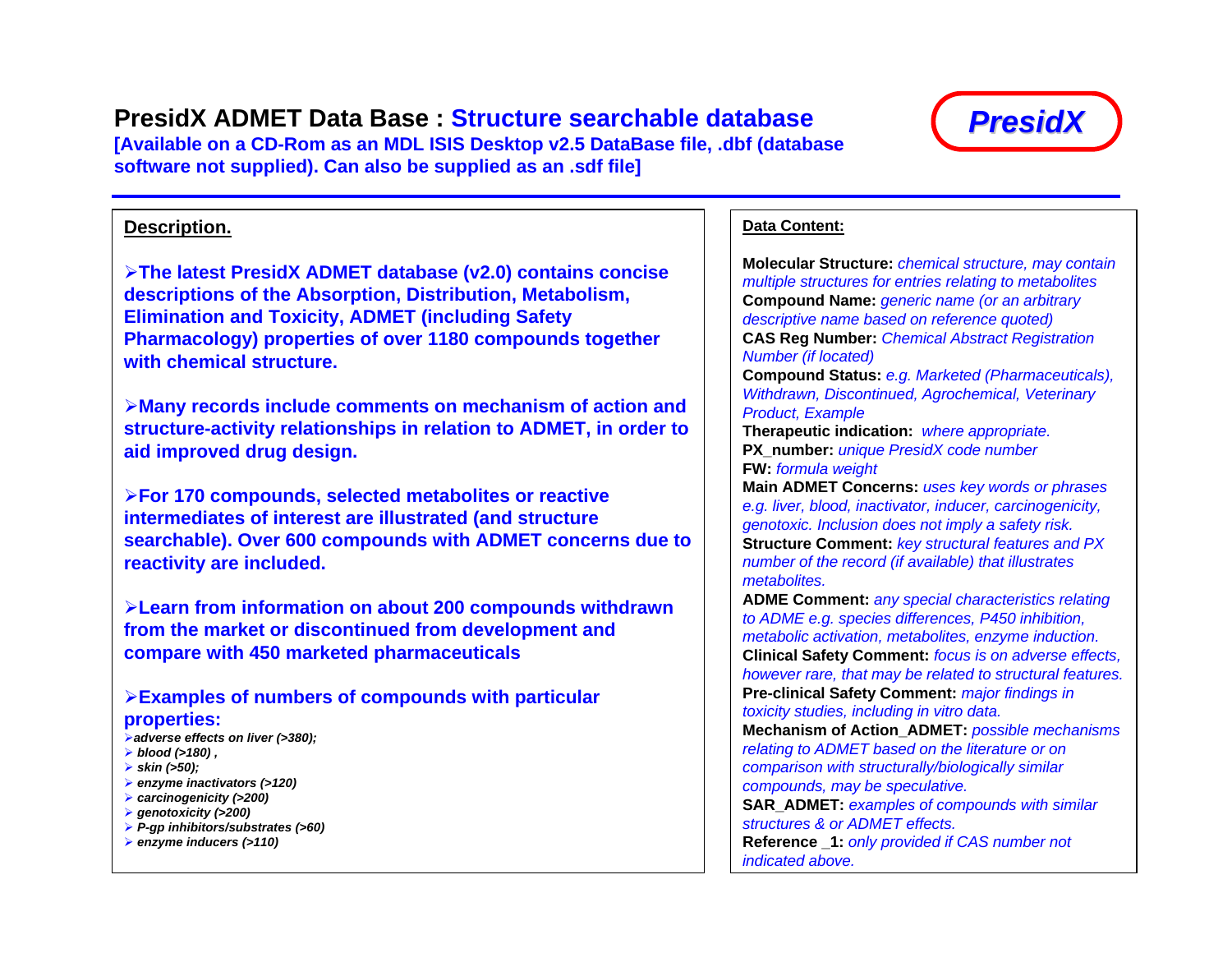**Designing Safer Compounds:** *The Ashby-Tennant supermolecule, structural alerts to DNA reactivity and genotoxic carcinogenicity*





*Note*<br> *\* di-N-oxides such as quinoxaline di-N-oxides*<br> *appear to be mutagenic, possibly via*<br> *reduction to reactive radicals but most simple*<br> *pyridine N-oxides do not appear to be*<br> *mutagenic* 

*\* \**\* \* ethyl carbamate is probably mutagenic via<br>2E1 mediated hydroxylation & formation of<br>vinyl carbamate; most carbamates are not<br>genotoxic unless carbamate facilitates loss of<br>O.

*Refer also to alerts on the FDA web site, [www.fda.gov](http://www.fda.gov/)*

*For database of 1200 examples of compounds with ADMET issues, (> 500 with ADMET issues associated with reactivity) see the structure-searchable PresidX ADMET database, v 2.0*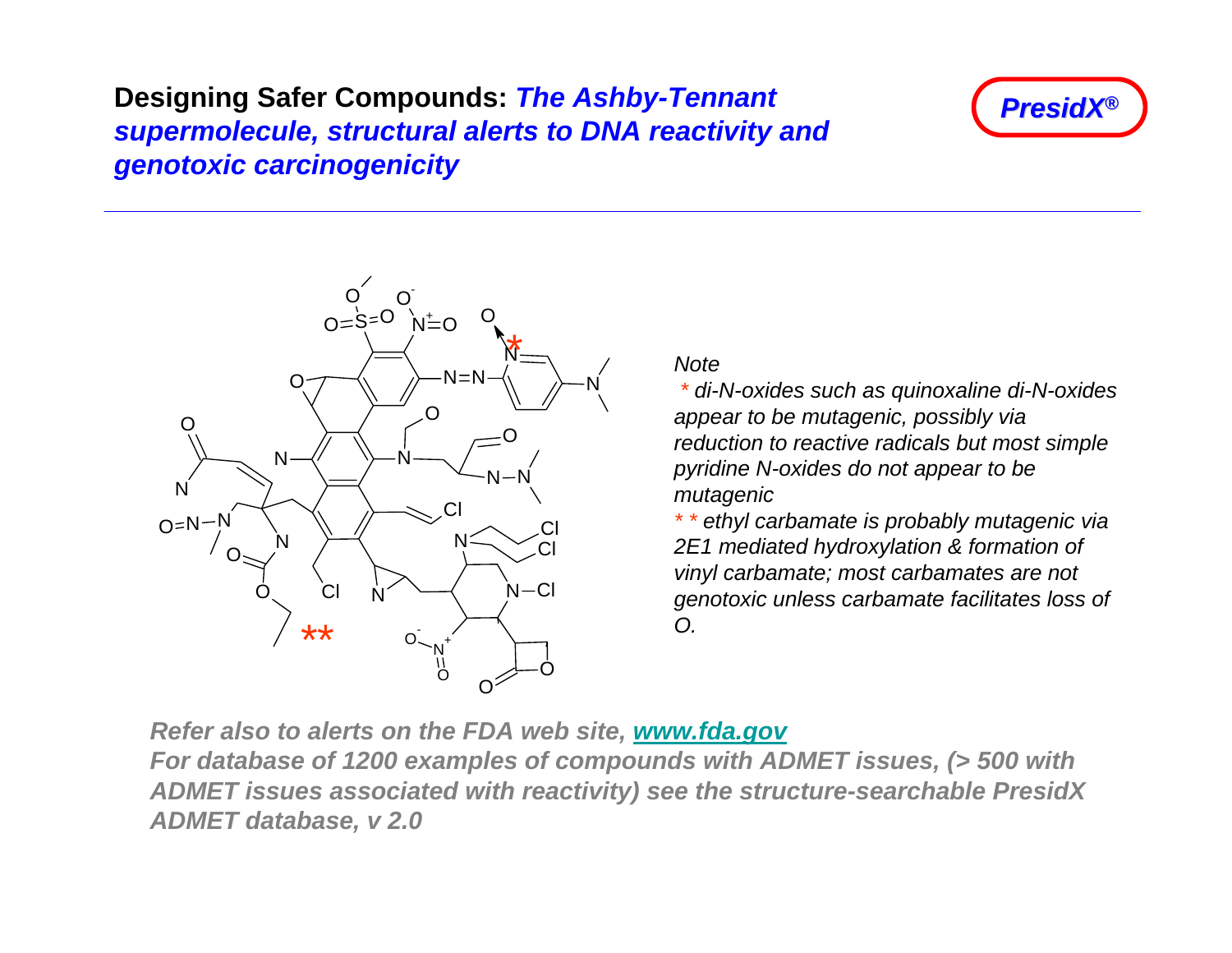# **Designing Safer Compounds:** *Examples of heterocyclic structures sometimes associated with toxicity or problematic P450 inhibition. Effects depend on substitution pattern, dose, disposition*



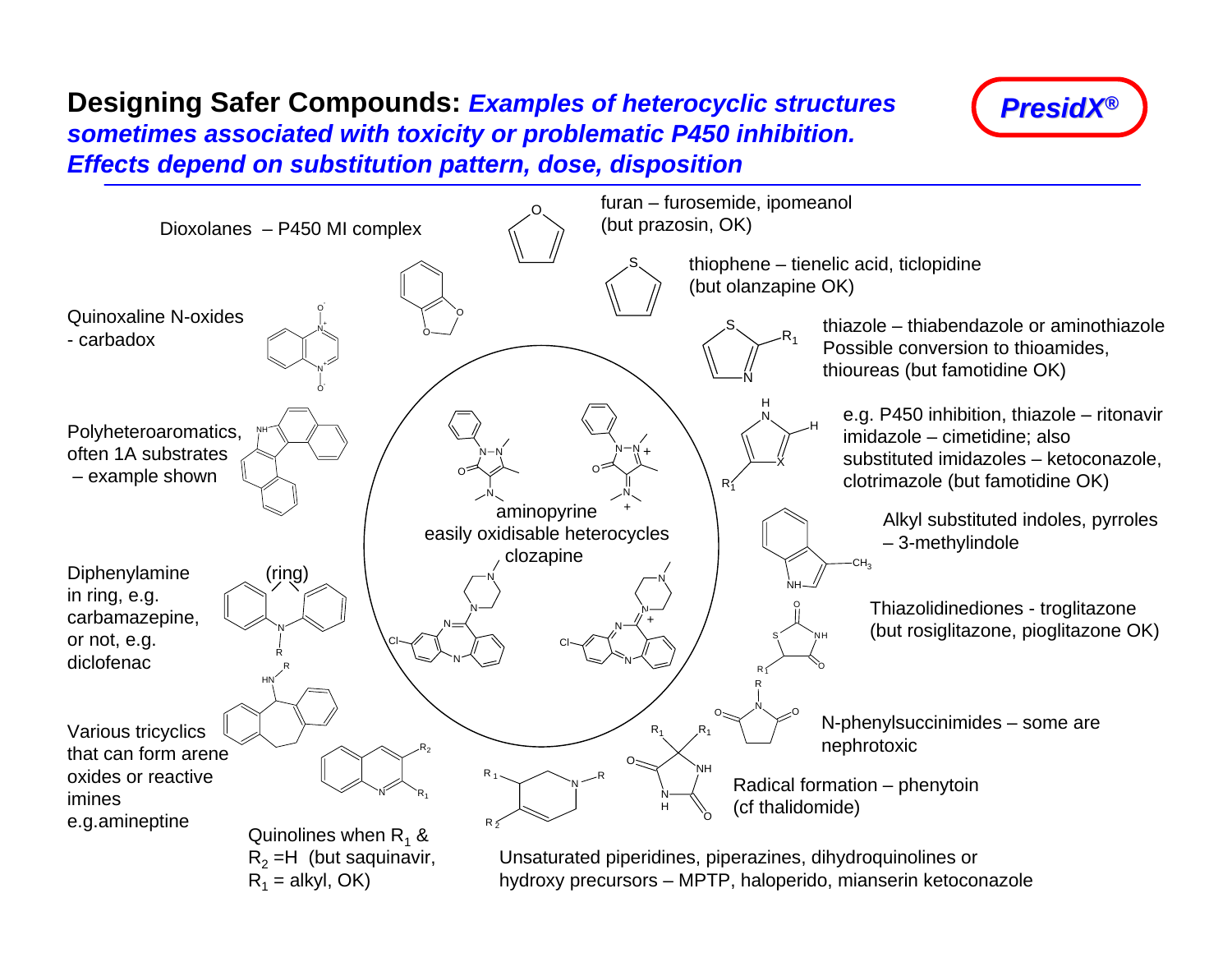## **Designing Safer Compounds:** *Examples of mostly non-heterocyclic structures associated with toxicity or problematic P450 inhibition, most of these alerts relate to reactivity*



propylthiouracil

(note: cf. tolbutamide )

*PresidX PresidX®*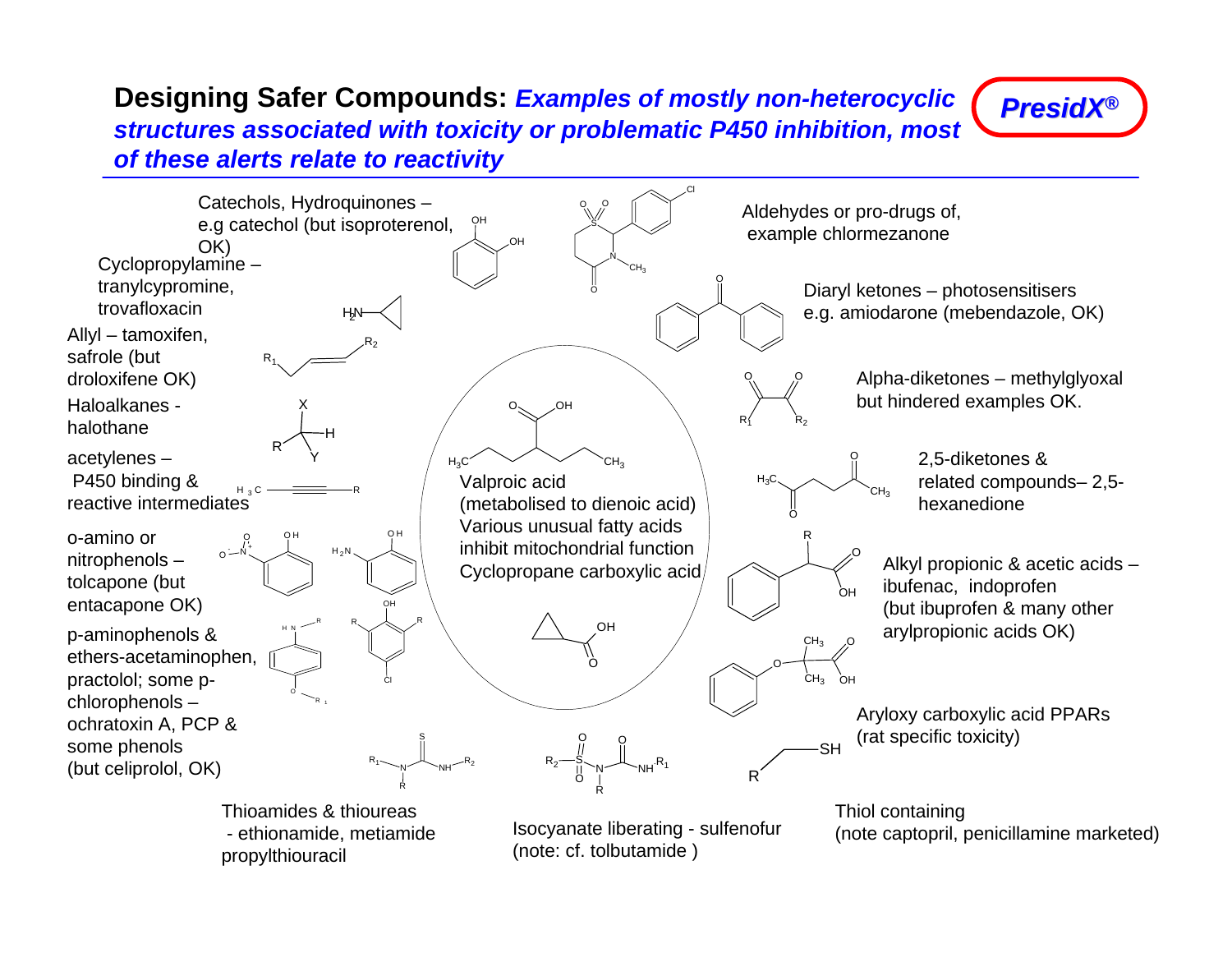# **Designing Safer Compounds:** *Examples of alerts to skin sensitisers*



*PresidX PresidX®*

(classical alkylating agents, may also be mutagenic)